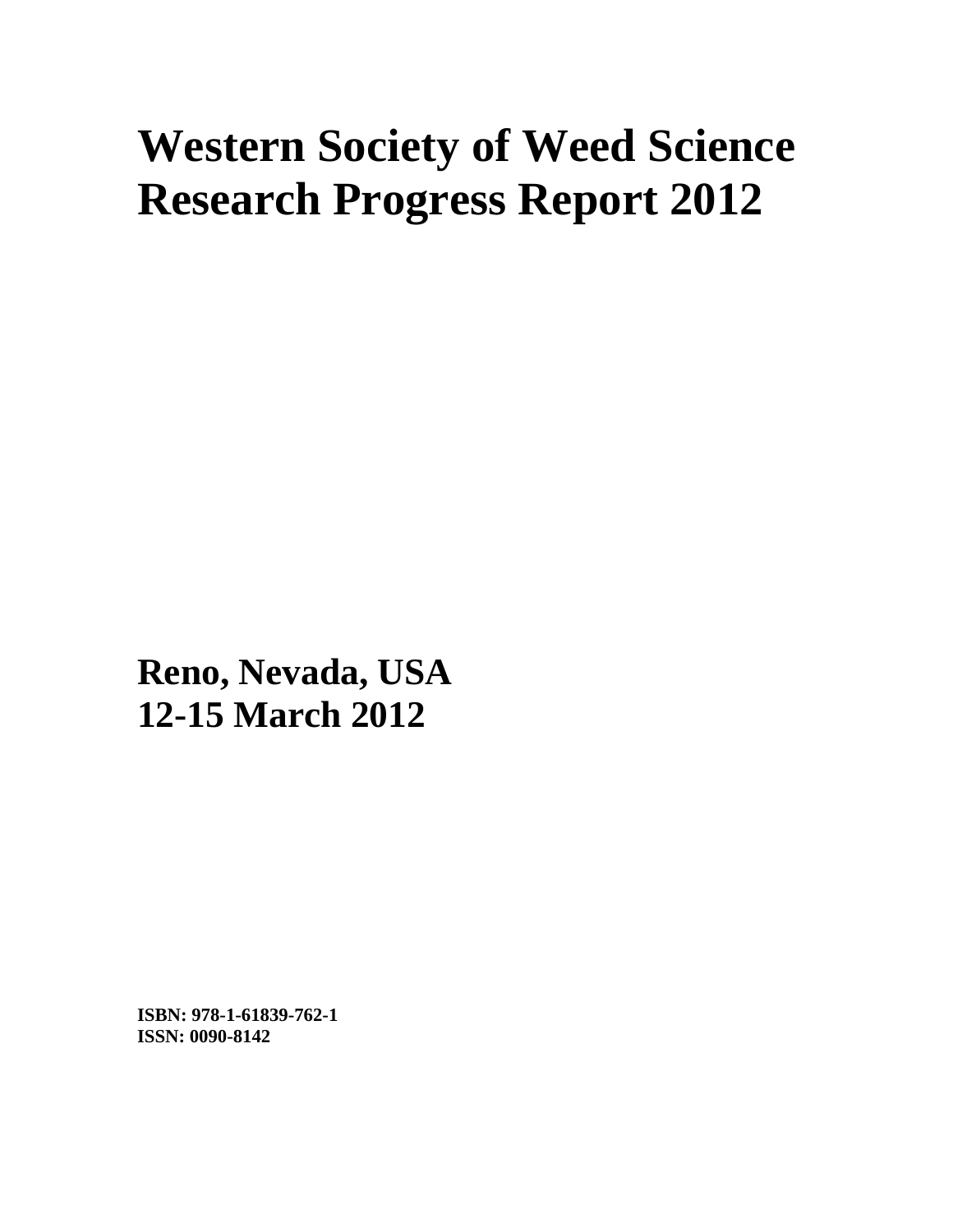**Printed from e-media with permission by:** 

Curran Associates, Inc. 57 Morehouse Lane Red Hook, NY 12571



**Some format issues inherent in the e-media version may also appear in this print version.** 

Copyright© (2012) by the Western Society of Weed Science All rights reserved.

Printed by Curran Associates, Inc. (2012)

For permission requests, please contact the Western Society of Weed Science at the address below.

Western Society of Weed Science 205 W. Boutz Building 4, Suite 5 Las Cruces, New Mexico 88005

Phone: 575-527-1888 Fax: 575-527-8853

wsws@marathonag.com

#### **Additional copies of this publication are available from:**

Curran Associates, Inc. 57 Morehouse Lane Red Hook, NY 12571 USA Phone: 845-758-0400 Fax: 845-758-2634 Email: curran@proceedings.com Web: www.proceedings.com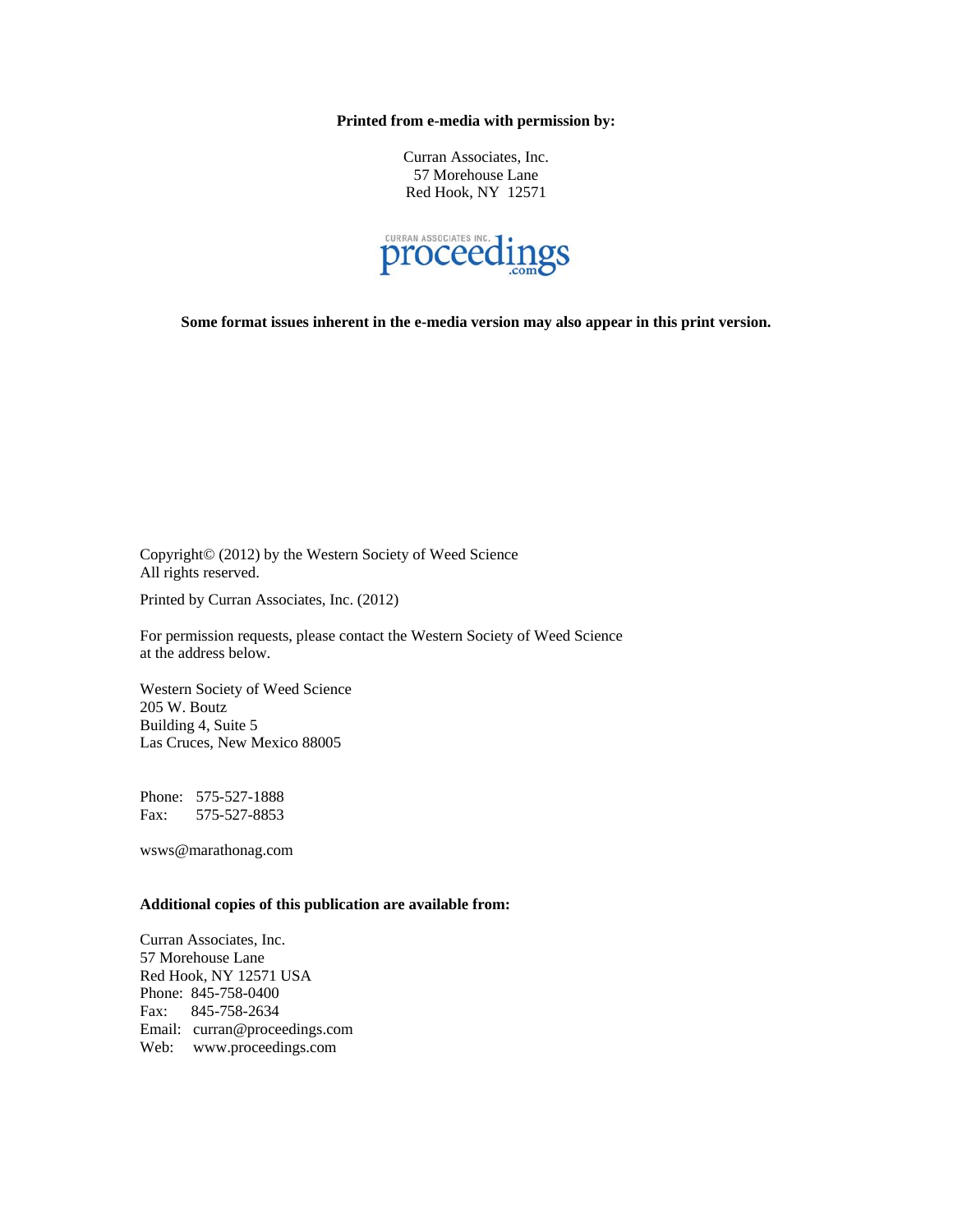# **TABLE OF CONTENTS**

#### **Project 1: WEEDS OF RANGE AND FOREST** Page

| Yellow toadflax control with combinations of aminocyclopyrachlor and sulfonylureas at two |  |
|-------------------------------------------------------------------------------------------|--|
|                                                                                           |  |
| Response of native grassland forbs and shrubs to various rates of aminocyclopyrachlor15   |  |
| Tolerance of perennial pasture grasses to aminocyclopyrachlor at two growth stages17      |  |

### **Project 2: WEEDS OF HORTICULTURAL CROPS**

| Weed control with penoxsulam/oxyfluorfen for season long weed control in almonds20                |  |
|---------------------------------------------------------------------------------------------------|--|
|                                                                                                   |  |
|                                                                                                   |  |
| Annual bluegrass control and perennial ryegrass elimination in overseeded bermudagrass with       |  |
|                                                                                                   |  |
| Evaluating chemical and biological control options for management of field bindweed29             |  |
| Weed control in potatoes with fomesafen or pyroxasulfone alone or in various tank mixtures, or    |  |
|                                                                                                   |  |
| Linuron or pyroxasulfone tank mixtures for preemergence weed control in potato32                  |  |
|                                                                                                   |  |
| Effects of drift control nozzles and carrier volumes on hairy fleabane control with glufosinate35 |  |
| Postemergence control potions of hairy fleabane and redroot pigweed in orchards 36                |  |
|                                                                                                   |  |
|                                                                                                   |  |

### **Project 3: WEEDS OF AGRONOMIC CROPS**

| Comparing herbicide combinations for wild oat and broadleaf weed control in spring barley41   |  |
|-----------------------------------------------------------------------------------------------|--|
| Comparing several herbicides in combination with glyphosate for weed control in sugar beet 43 |  |
| Comparing weed control in Roundup Ready sugar beet to conventional sugar beet 46              |  |
| Evaluation of registered and non-registered herbicides for weed control in chicory 49         |  |
| Comparison of adjuvants in combination with glyphosate, diflufenzopyr and dicamba in field    |  |
|                                                                                               |  |
|                                                                                               |  |
|                                                                                               |  |
|                                                                                               |  |
| Broadleaf weed control in field corn with preemergence followed by sequential postemergence   |  |
|                                                                                               |  |
|                                                                                               |  |